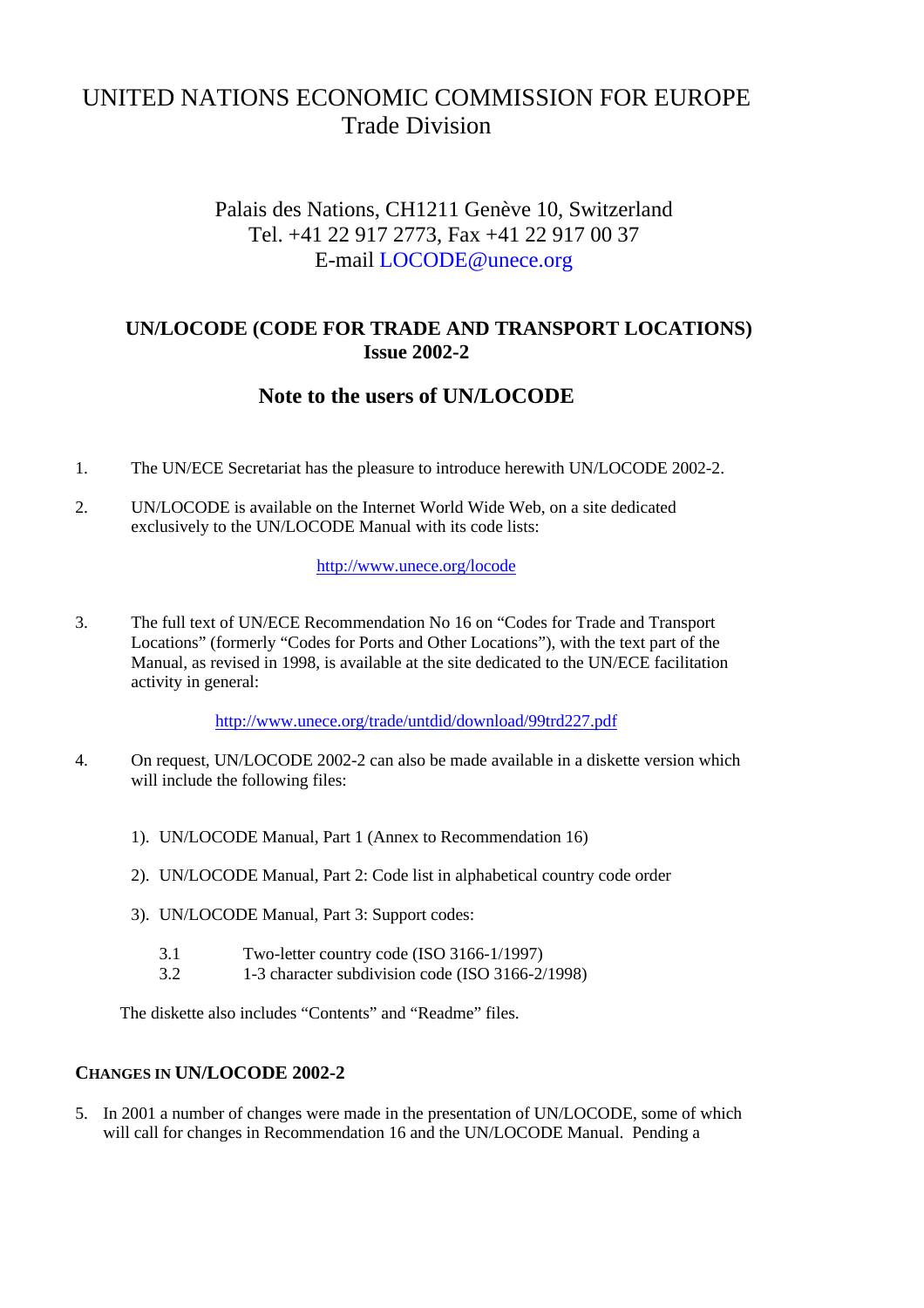forthcoming revision of these documents, the following changes that were implemented in UN/LOCODE 2001 are maintained in UN/LOCODE 2002-2:

#### **5.1 Double columns**

6. As agreed at the time of the 1998 revision of Recommendation 16, the code list is now presented in two versions, one which includes diacritic marks in place names and one from which these marks have been removed.

#### **5.2 Geographical coordinates**

7. A new column for geographical coordinates (lat/long) was introduced in UN/LOCODE 2002-1. Data is being added in this column as it becomes available to the secretariat. In order to avoid unnecessary use of non-standard characters and space, the following standard presentation is used:

0000N 00000W 0000S 00000E

where the two last digits refer to minutes and the two or three first digits indicate the degrees. Coordinates are stated for close to 5000 locations in UN/LOCODE 2002-2

#### **5.3 Classifiers in Change column**

8. The classifiers in the Change column reflect practice elsewhere in the UN/EDIFACT environment. This means that in UN/LOCODE 2002-2, the following classifiers are used:

| <b>Change</b> | <b>Description</b>                                                            |
|---------------|-------------------------------------------------------------------------------|
| X             | Marked for deletion in the next issue.                                        |
| #             | Change in the location name.                                                  |
|               | Other change in the entry                                                     |
| $^{+}$        | Entry added to the current issue                                              |
| $=$           | Reference entry                                                               |
|               | Retained for certain entries in the USA code list ("controlled duplications") |

#### **5.4 Alignment of function classifiers**

9. In order to align the use of function classifiers in Recommendations 16 and 19, it had been agreed that the classifier "8" in Rec. 16 should be reserved for inland waterway and lake ports whereas the letter "B" should represent border crossings. The change would be introduced once a list of inland waterway and lake ports had been established. However, as only 118 such "inland ports" had been notified to the secretariat and classified as such in UN/LOCODE 2002-1, the UN/LOCODE Expert Group agreed to discontinue the use of classifier "8" for this purpose and instead to use classifier "1" for all ports serving any kind of waterborne transport. (This agreement will be reflected in a revised Recommendation 16.)

10. Recommendation 16 includes a definition of "Inland Clearance Depot" (with synonyms "Dry Port", Inland Clearance Terminal, etc.) and the classifier "6" is reserved in the Recommendation for this type of function. Following a request from one country the UN/LOCODE Expert Group agreed to activate classifier "6" to ICDs in UN/LOCODE 2002-2.

11. There is also a provision in Recommendation 16 for the function "fixed transport functions (e.g. oil platform); the classifier "7" is reserved for this function. Noting that the description "oil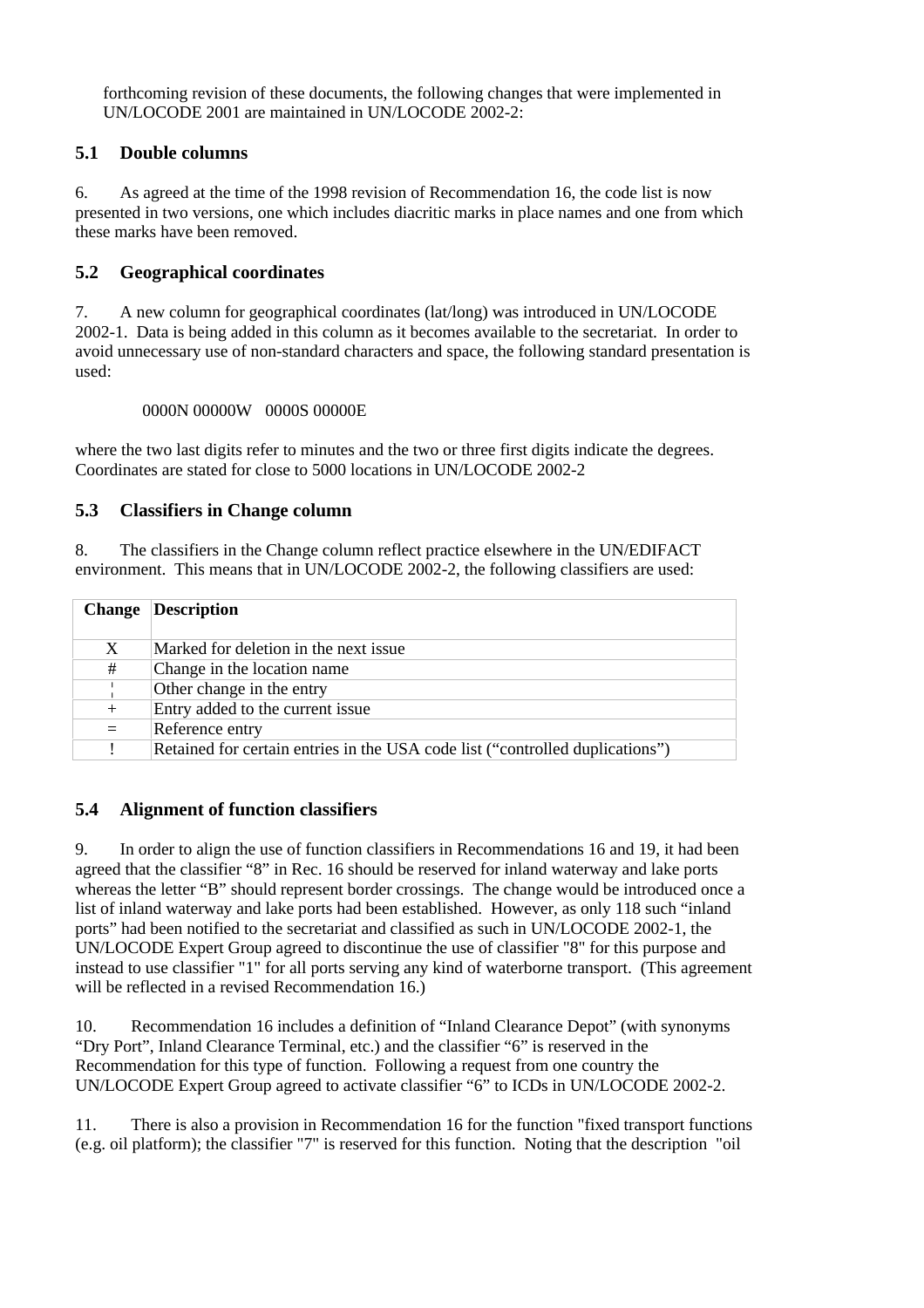pipeline terminals" would be more relevant, and could be extended to cover also electric power line and ropeway terminals, the Expert Group agreed that the classifier "7" should be activated in UN/LOCODE 2002-2.

### **5.5 Deletion of Column GEO**

12. In view of the few entries having a value in the GEO field in UN/LOCODE database (less than 500 entries) and that the function anyway will be provided through the geographical coordinates and - to a lesser extent - the subdivisions specified for certain countries, the UN Secretariat proposed to the Expert Group to remove this column from UN/LOCODE 2002-2. The Expert Group agreed the proposal and this column is consequently not present in UN/LOCODE 2002-2.

### **UN/LOCODE in figures**

13. The UN/LOCODE main code list now contains 36.005 entries. 1.235 entries (marked with a "+" sign) have been added in the 2002-2 version. Changes in location names (#) - most of them caused by spelling errors - have been made in 93 cases and other changes (¦) in 252 entries, in most cases because of the addition of functions, subdivision codes and coordinates. Each change affecting the location (can be more than one) will be stated with a four-digit tag in column Remarks. The tags and their meanings are:

@Fun: Change affects the Function

@Coo: Change affects the Coordinates

@Sub: Change affects the Subdivision

@Sta: Change affects the Status

14. There are 6 entries marked with a "X" which will be deleted from the next issue. Most of the proposed deletions refer to places which are unknown or do not qualify for inclusion, or are duplicate entries. The reason for deletion is stated in the Remarks column. Entries marked for deletion in UN/LOCODE 2002-1 have now been removed; their code elements will, when relevant, be reserved for a period of five years.

15. The UN/LOCODE database now contains a total of 69.000 entries.

16. The Universal Postal Union has adopted the UN/LOCODE as a basis for location codes used as International Mail Processing Centres (IMPC), at present nearly 1.400 such location entries exist. The Statistical Office of the European Union (EUROSTAT) is using the UN/LOCODE for certain statistical reporting related to nearly 1.600 port functions. In both cases, the UPU and EUROSTAT databases are incorporated in the UN/LOCODE database. In the UPU case code extensions are used, as envisaged in para 4.1 of the UN/LOCODE Manual, Part 1. It is recalled that UN/LOCODE database also includes similar databases from IATA (11.000 entries), ECLAC (450 records) and Lloyds Register (18.000 records).

#### **USA country revision**

17. After a major revision in 2001 of the code list for USA, still 5.397 entries remain with "RQ" status, not having been verified since 1993. These will be reviewed with a view to establishing their correct status.

18. There still remain about 103 cases in the US code list where the 3-letter part of the code duplicates IATA airport identifiers. These mainly refer to military installations and minor facilities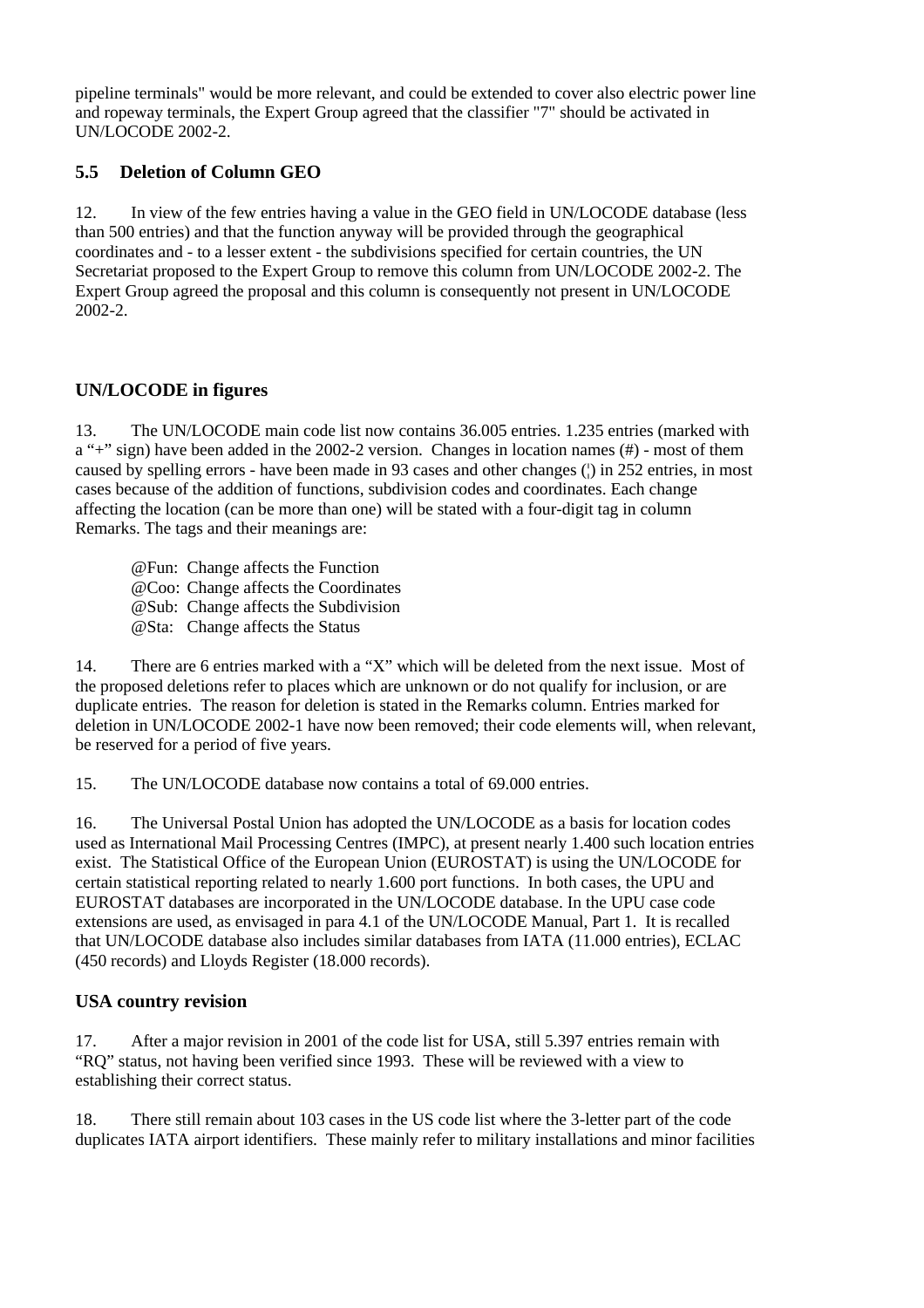which are of little relevance for UN/LOCODE users. The entries concerned have been marked with an exclamation mark (!). In application of para, 3.1.4 of the UN/LOCODE Manual, these duplications should not cause any problems for users.

### **Application of inclusion criteria**

19. The adoption in 2000 of new inclusion criteria enabled the Secretariat to review a large number of outstanding requests for inclusion of place names; over 26.500 entries now have been given one of the "approved" status indicators. The status classifier "RQ" (Request under consideration) is now used only in cases where it has not been possible to verify the existence of a location. However, some 9.380 entries with RQ status remain to be examined with a view to upgrading.

### **Handling of IATA codes**

20. The fact that some IATA 3-letter codes differ from existing codes for the same places in UN/LOCODE has caused problems for users. In order to resolve this problem, the UN/LOCODE Expert Group agreed to introduce a separate column, to be used only in cases where the IATA code deviates from UN/LOCODE. In all other cases, the presence of an airport function code would mean that the code elements are identical. In UN/LOCODE 2002-2, this rule has now been applied for all countries; the result is that the "IATA column" contains around 630 differing from IATA codes.

### **New Request procedure**

21. Para 6.2.1 of the UN/LOCODE Manual stipulates that requests for inclusion of additional locations should preferably be transmitted on diskette or other electronic medium. In connection with the publication of UN/LOCODE 2001, an electronic form for submitting requests was introduced on the web-site, enabling requestors to put forward any requests for new code entries directly by entering the data specified on that form. See Annex 2.

22. The electronic Request form should preferably be used. However, for occasional proposals of a limited number, not exceeding 10 entries, hard copy, e-mail or fax transmission is still acceptable. Moreover, for more extensive lists of requests, these can also be submitted as an EXCEL file. In both cases, the condition is that all required information is provided. The file formats, which are acceptable for request submissions, are specified in Section 6.4. of the Manual. These include

Microsoft ACCESS, version 97 or newer

Microsoft EXCEL, version 5.0/95 or newer

23. It is also possible to use a character separated ASCII file or a table ASCII file for request submissions, as described in section 6.4.3 of the Manual.

### **Use of diacritic signs in UN/LOCODE**

24. Place names in the UN/LOCODE are given in their national language versions as expressed in the Roman alphabet using the 26 characters of the character set adopted for international trade data interchange, with diacritic signs, when practicable (cf. para 3.2.2 of the UN/LOCODE Manual). International Standard character sets are laid down in ISO 8859-1 (1987) and ISO 10646-1 (1993). (The standard United States character set (437), which conforms to these ISO standards, is also widely used in trade data interchange.)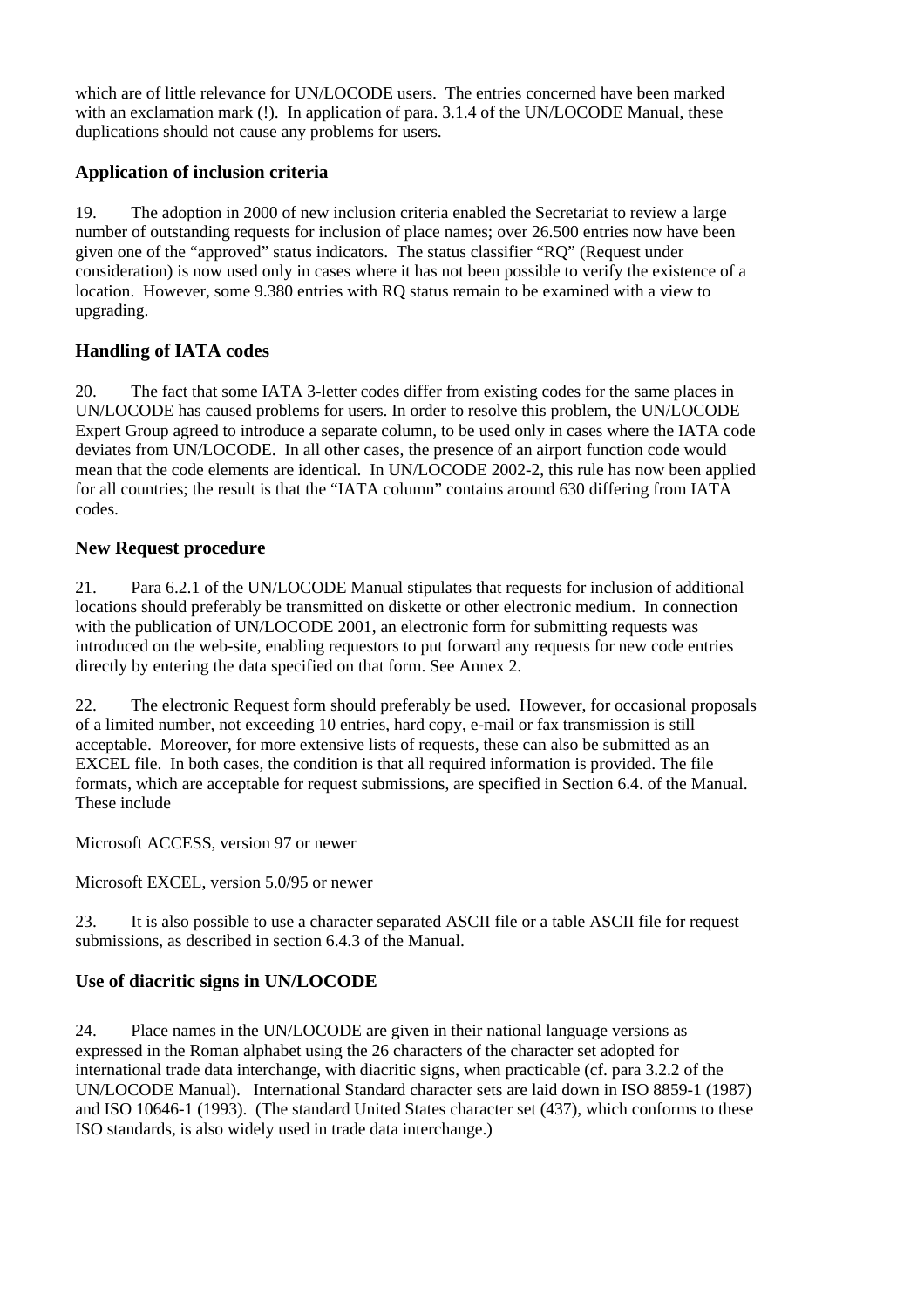25. Several countries use national alphabets based on the 26 character set referred to above, but with the addition of diacritical signs which may change the pronunciation of the names concerned, their place in the alphabetical order and sometimes their meaning. With the increasing use of UN/LOCODE also in national and regional trade, the absence of diacritic signs caused serious disadvantages and problems for users.

26. For these reasons it was agreed in 1995 to introduce in the data base such characters which consist of a basic letter of the 26 character set but with an added diacritic sign (examples are â, å, ä, é, è, ö, ô, ø, ü), and to produce print-out on paper and Web pages showing these characters. (The Danish/Norwegian character "æ" had to be replaced by a single "a").

27. However, where UN/LOCODE is distributed on diskettes in ASCII format, certain types of software (DOS Editor, Windows Write, etc) will show these diacritics as different graphic signs. If newer software is used (Word Perfect, Word for Windows and others) the proper diacritic characters will appear.

28. The introduction of diacritic signs as from the 1995 UN/LOCODE therefore had some undesirable effects for certain users importing or printing out data from the UN/LOCODE ASCII file. Diacritic characters in some cases were represented by other characters or graphic signs and thus became meaningless. The reason is that, although international standards exist for character sets including accents and diacritic characters, industry standards do not always allow their use.

29. To aid users with such problems, as from the 2001 version of UN/LOCODE, two columns are provided for place names, one reflecting national name versions, with diacritic signs, and one in which diacritic signs have been removed from the names. Countries for which diacritic signs are used in UN/LOCODE 2002-2 include AT, BR, CH, CL, DE, DK, FI, FO, FR, HU, IS, MX, NO, PA, PE, PT, SE, SJ, TR and VN.

30. The following list shows those roman characters with accents and diacritic marks, which are used in location names in UN/LOCODE. If they cannot be read or produced with available equipment, they should be substituted as set out in the second column of the list.

| <b>DIACRITIC</b>                                                            | <b>CONVERSION</b> |
|-----------------------------------------------------------------------------|-------------------|
| $\hat{A}$ , Á, Â, Ã, Ä, Å, Æ                                                | A                 |
| Ç                                                                           | $\mathcal{C}$     |
| $\dot{E}$ , É, Ê, Ë                                                         | E                 |
| $\tilde{I}$ , Í, $\tilde{I}$ , Ï                                            | I                 |
| Ñ                                                                           | N                 |
| $\hat{O}$ , $\hat{O}$ , $\hat{O}$ , $\tilde{O}$ , $\tilde{O}$ , $\emptyset$ | O                 |
| Ù, Ú, Û, Ü                                                                  | U                 |
| Ý                                                                           | Y                 |
| à, á, â, ã, ä, å, æ                                                         | $\rm{a}$          |
| ç                                                                           | $\mathbf c$       |
| è, é, ê, ë                                                                  | e                 |
| $\hat{i}, \hat{i}, \hat{i}, \hat{i}$                                        | $\mathbf{i}$      |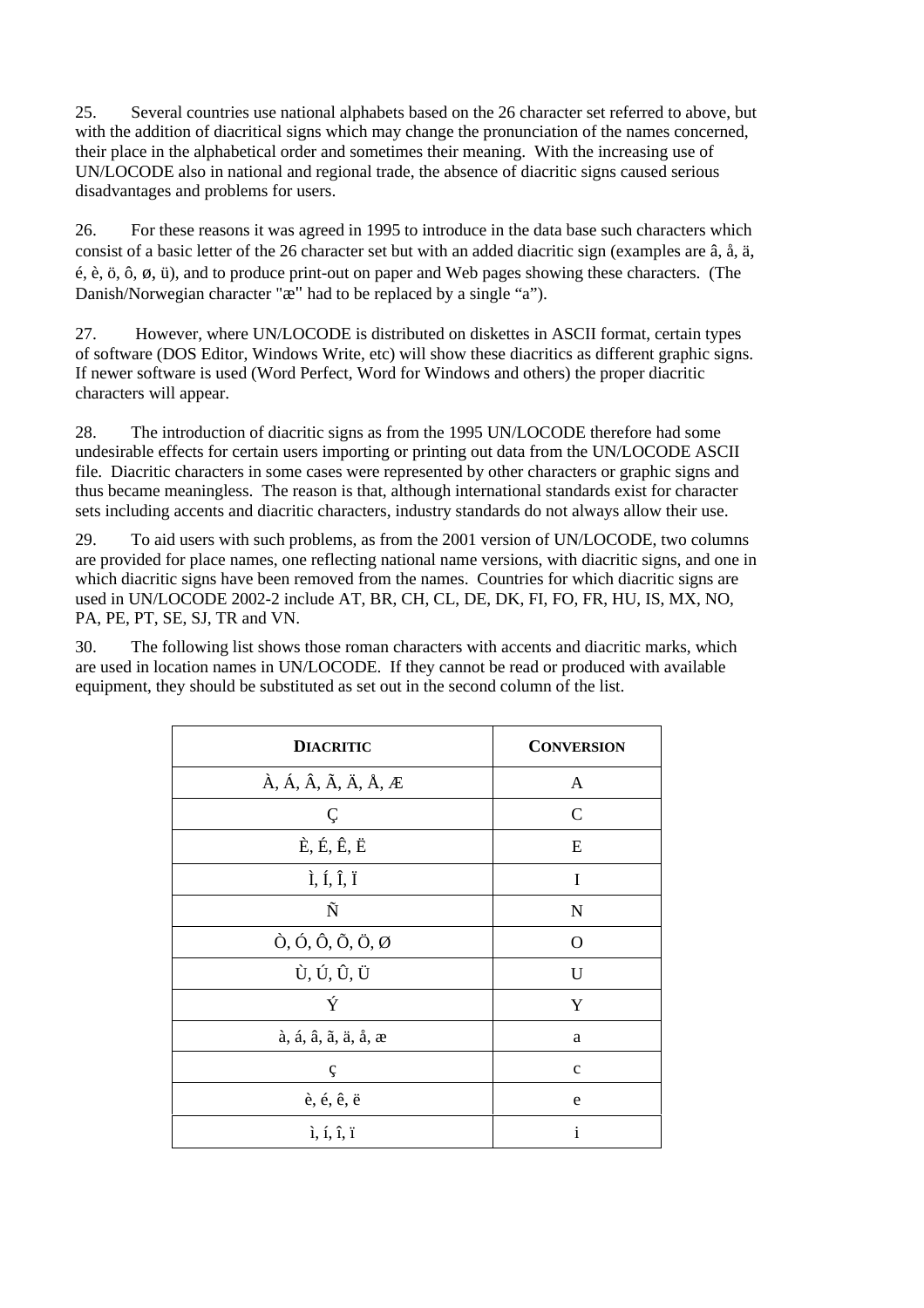| ñ                                                                    | n |
|----------------------------------------------------------------------|---|
| $\delta$ , $\delta$ , $\delta$ , $\delta$ , $\ddot{\sigma}$ , $\phi$ |   |
| ù, ú, û, ü                                                           |   |
| ý, ÿ                                                                 |   |

31. If characters produced are irrelevant or not recognisable, examples of actual names are given in Annex 1, which may help users to identify and substitute basic Roman characters in such names.

#### **Sorting order**

32. Another problem is caused by the fact that alphabetical sorting conventions vary among countries using diacritic characters, and between computer software specifications. As the UN/LOCODE 2002-2 is produced mainly using the United States character set 437, the sorting order follows the one specified for that character set. To aid users, the 437 character set is illustrated in Annex 2 to this note.

33. For some countries a national sorting order exists; this is indicated under the country name, e.g. for Sweden: "Sorting order a - z, å, ä, ö"

34. It should be noted that the sorting order in the list without diacritic signs might differ from the one that contains such signs. The secretariat would be grateful to be informed about practical experiences among users. Solutions of any remaining technical problems will then be sought before the next issue of UN/LOCODE.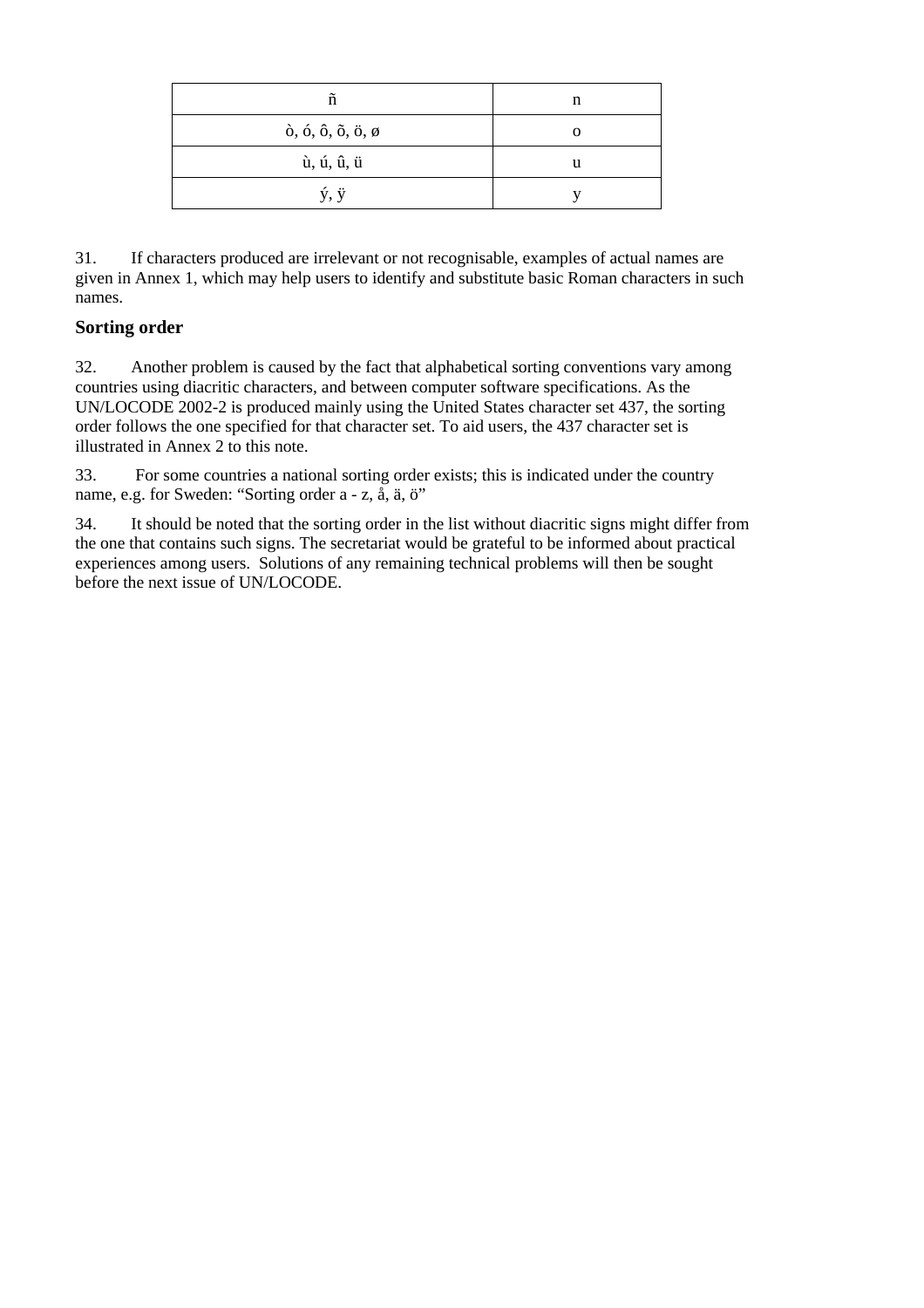#### **ANNEX 1**

If characters produced are irrelevant or not recognisable, the following examples of actual names may enable users to identify and substitute basic Roman characters in such names:

| FR MAC        | Mâcon: Substitute second character with "a"                                                       |
|---------------|---------------------------------------------------------------------------------------------------|
| <b>SE VAJ</b> | Väja: Substitute second character with "a"                                                        |
| <b>CL KNA</b> | Viña del Mar: Substitute third character with "n"                                                 |
| <b>SE ALM</b> | Almhult: Substitute first character with "A"                                                      |
| <b>SE AMA</b> | Amål: Substitute first and third character with "a"                                               |
| DK AAR        | Arhus: Substitute first character with "A"                                                        |
| DK AGP        | Agerbæk: Substitute sixth character with "a"                                                      |
| DK ARK        | Ærøskøbing: Substitute first character with "A" Substitute third and sixth<br>characters with "o" |
| DE OKB        | Østbirk: Substitute first character with "O"                                                      |
| <b>SE GOT</b> | Göteborg: Substitute second character with "o"                                                    |
| <b>SE ORB</b> | Örebro: Substitute first character with "O"                                                       |
| DE LBC        | Lübeck: Substitute second character with "u"                                                      |
| DE UER        | Ürzig: Substitute first character with "U"                                                        |
| FR BET        | Béthune: Substitute second character with "e"                                                     |
| FR CMP        | Compiègne: Substitute sixth character with "e"                                                    |